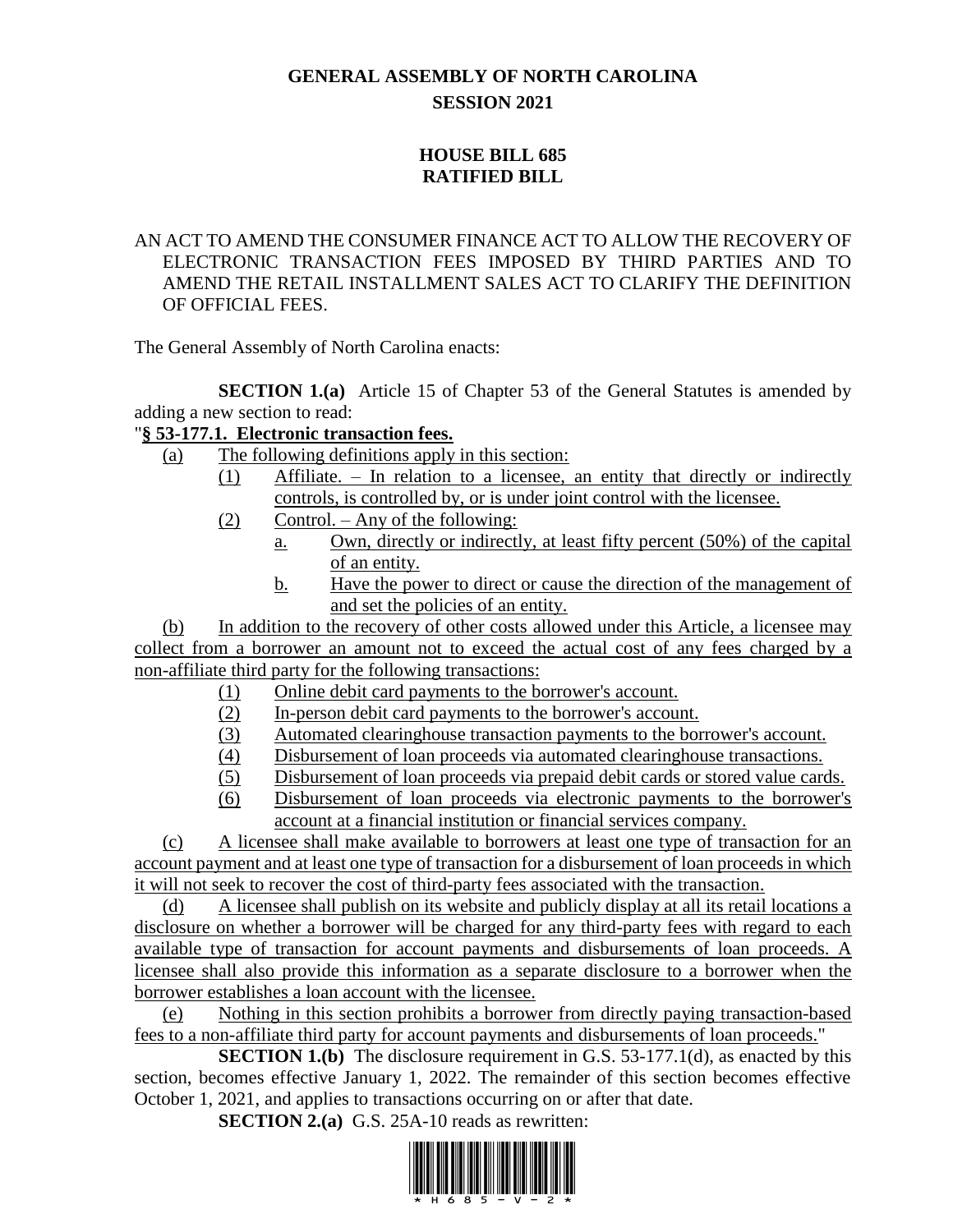### "**§ 25A-10. "Official fees" defined.**

"Official fees" means:means any of the following:

- (1) Fees and charges prescribed by law which that actually are or will be paid to public officials by the seller for determining the existence of or for perfecting, releasing, or satisfying a security interest related to a consumer credit sale; orsale.
- (2) Premiums payable for insurance in lieu of perfecting a security interest otherwise required by the seller in connection with a consumer credit sale if the premium does not exceed the fees or charges described in subdivision (1) of this section which that would otherwise be payable."

**SECTION 2.(b)** G.S. 25A-15 reads as rewritten:

### "**§ 25A-15. Finance charge rates for consumer credit installment sale contracts.**

(a) With respect to a consumer credit installment sale contract, a seller may contract for and receive a finance charge not exceeding that permitted by this section. For the purposes of this section, the finance charge rates are the rates that are required to be disclosed by the Consumer Credit Protection Act.Act, except that official fees under G.S. 25A-10 shall be (i) included in the amount financed to the extent payment is deferred by the seller and (ii) excluded from the finance charge.

(b) Except as hereinafter provided, provided in this section, the finance charge rate imposed for a consumer credit installment sales sale contract may shall not exceed: exceed the following rate except that a minimum finance charge of five dollars (\$5.00) may be imposed:

- (1) Twenty-four percent (24%) per annum where the amount financed is less than one thousand five hundred dollars (\$1,500);(\$1,500).
- (2) Twenty-two percent (22%) per annum where the amount financed is one thousand five hundred dollars (\$1,500) or greater, but less than two thousand dollars (\$2,000);(\$2,000).
- (3) Twenty percent (20%) where the amount financed is two thousand (\$2,000) or greater, but less than three thousand dollars (\$3,000);(\$3,000).
- (4) Eighteen percent (18%) per annum where the amount financed is three thousand dollars (\$3,000) or greater, greater.

### except that a minimum finance charge of five dollars (\$5.00) may be imposed.

(c) A finance charge rate not to exceed the higher of the rate established in subsection (b) of this section or the rate set forth below may be imposed in a consumer credit installment sale contract repayable in not less than six installments for a self-propelled motor vehicle:

- (1) Eighteen percent (18%) per annum for vehicles one and two model years old;old.
- (2) Twenty percent  $(20%)$  per annum for vehicles three model years  $\Theta$ **ld**; old.
- (3) Twenty-two percent (22%) per annum for vehicles four model years old; andold.
- (4) Twenty-nine percent (29%) per annum for vehicles five model years old and older.

A motor vehicle is one model year old on January 1 of the year following the designated year model of the vehicle.

(d) Notwithstanding the provisions of subsections (b) and  $(e)$ , above, (c) of this section, in the event that the amount financed in a consumer credit sale contract is secured in whole or in part by a security interest in real property, the finance charge rate  $\frac{may}{n}$ -shall not exceed sixteen percent (16%) per annum.

(e) A seller may shall not divide a single credit sale transaction into two or more sales to avoid the limitations as to maximum finance charges imposed by this section.

(f) Notwithstanding the provisions of subsections (b) or  $(d)$ , and (d) of this section, the parties to a consumer credit installment sale contract for the sale of a residential manufactured